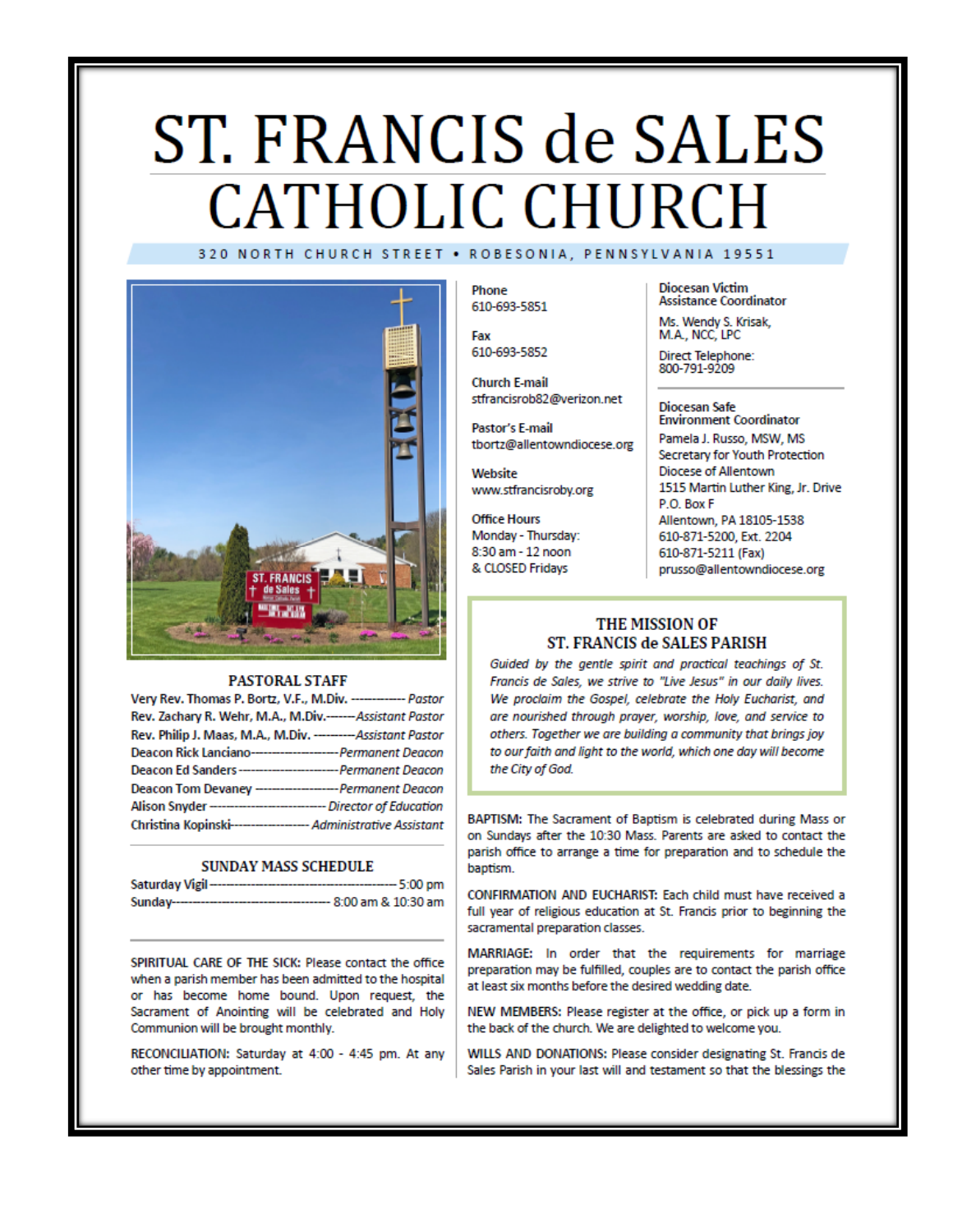

# *May 29, 2022 Seventh Sunday of Easter*

## *Mass Schedule for the Week:*

| Saturday, May 28, 2022 $\sim$ Fifth Sunday of Easter |                  |  |
|------------------------------------------------------|------------------|--|
| 5:00 PM                                              | Our Parishioners |  |
| Sunday, May 29, 2022 ~ Fifth Sunday of Easter        |                  |  |
| $8:00$ AM                                            | Jane Brown       |  |
| $10:30$ AM                                           | Neil Disabella   |  |

*Saturday, June 4, 2022 ~ Fifth Sunday of Easter 5:00 PM Mark Zmidgrodski Sunday, June 5, 2022 ~ Fifth Sunday of Easter 8:00 AM Our Parishioners 10:30 AM Edward McQuade* 

#### *Pray For Our Sick*

*Edward Bellina, John Binder, Rosemary C., Mary DeLong, Rick & Wren Dillon, Joseph Disabella, Dennis & Mary Ann Flemming, Mary Fletcher, Judith Goelz, Nicholas M. Headley, Lorraine Held, Karen Houck, Rose Howard, Mark Hyde, John Jones, Raymond Kasprowciz, Robert Koch*, *Leslie Livinghouse, Walter Muir, Joe Noll, Pat Snyder, Andrew Strangarity, Tom Suchon, Eleana Wilson, Edwin Zeltzer*



<sup>~</sup>**Living Flame** <sup>~</sup>

Will burn the week of May 29, 2022

In Loving Memory of Francis Schaab

**Lector & Server Schedule**

**Saturday, June 4th 5:00 PM ~** Servers: Bross Lector: Giacobbe

**Sunday June 5th** 

8:00 AM~Servers: Wagner Lector: Miller **10:30 AM ~Servers:** Lector: Hampson

## **Parish Schedule for the Week:**

**Monday, May 30 ~ Offices CLOSED ~ Memorial Day**

**Thursday, June 2 @ 10am – 12 Noon ~ Adoration**

*10:00am ~ Exposition 10:00am – 12 Noon ~ Adoration. 12 Noon ~ Mid Day Prayer and Benediction* 

## **THIS Weekend, May 28 & 29, is the 5th Sunday** of the month. Therefore, there will be a chance for

you to donate to the St. Vincent de Paul Society **in the Narthex AFTER EACH Mass**. Please be generous.

## **St. Ignatius Mass Schedule**

**Weekdays: Monday – Friday 6:30 & 8:00 AM Saturday 8:00 AM First Friday 7:00 PM** 

**Weekends: Saturday: 4:00 PM Vigil Mass Sunday: 7:30 AM; 9:00 AM; 10:30 AM; 12 Noon; 5:30 PM** 

**Eucharistic Day of Prayer/Adoration (Chapel) Tuesdays ~ Exposition of the Blessed Sacrament after 8:00 AM Mass until 10 PM AND Wednesdays ~ Exposition of the Blessed Sacrament 6 AM until 7 PM Evening Prayer & Benediction**

**Confession: Saturdays: 3:00 – 4:00 PM;** 



*Readings for the Week*

*Sunday Acts 7:55-60; Rv 22:12-14, 16-17, 20; Jn 17:20-26*

> *Monday Acts 19:1-8; Jn 16:29-33*

*Tuesday Zep 3:14-18a or Rom 12:9-16; Lk 1:39-56*

> *Wednesday Acts 20:28-38; Jn 17:11b-19*

*Thursday Acts 22:30; 23:6-11; Jn 17:20-26*

*First Friday Acts 25:13b-21; Jn 21:15-19*

*First Saturday Morning: Acts 28:16-20, 30-31; Jn 21:20-25*

*Pentecost Sunday Acts 2:1-11; 1 Cor 12:3b-7, 12-13; Jn 20:19-23*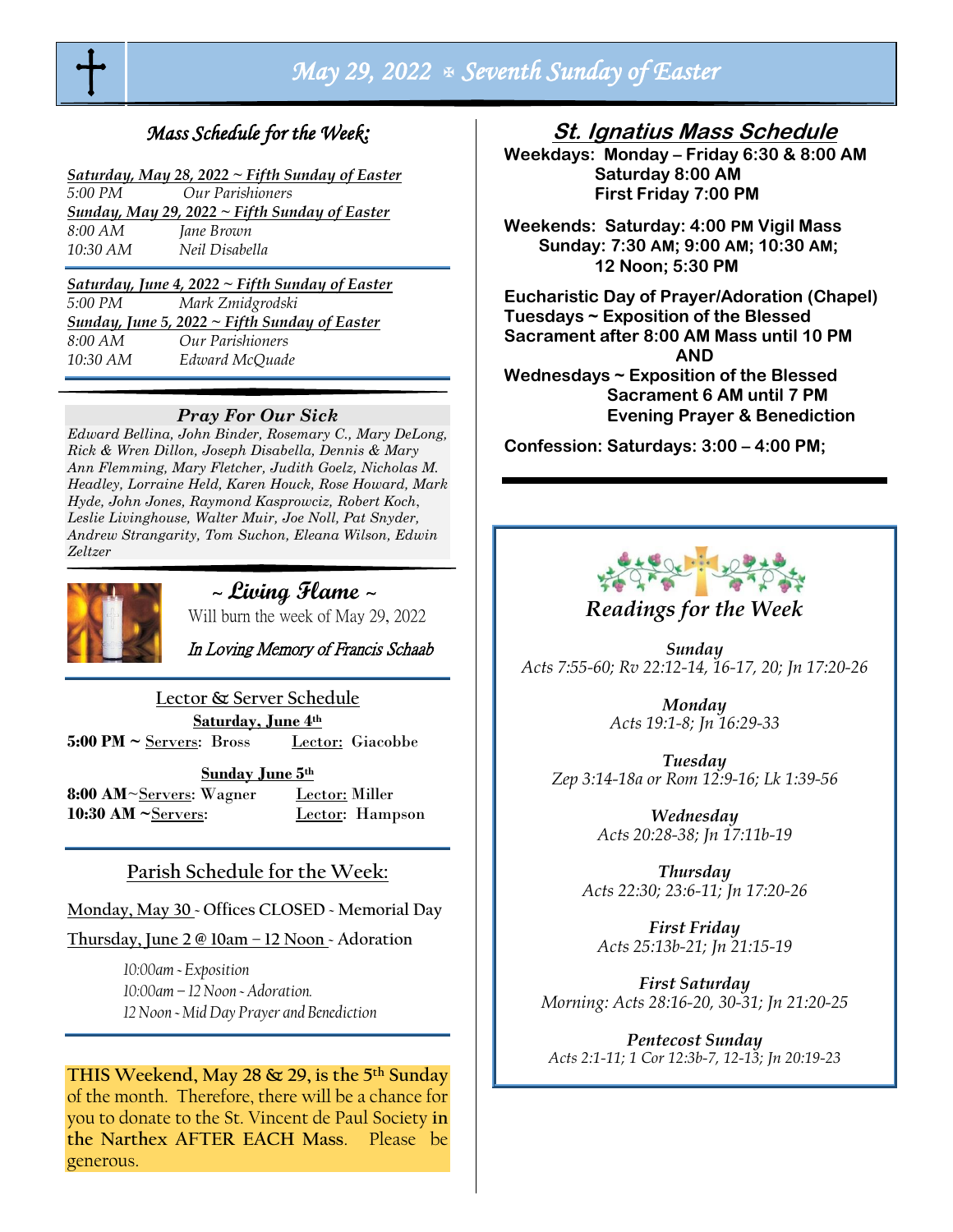## Our Return to the Lord

*Week of May 22, 2022 Offertory ~ 3,170.00*

## *Spiritual Thought*

*O my Jesus, the very thought of you fills me with a longing desire for your love. Delay no longer to shower upon my parched soul the consolations of your love. Behold, O Jesus, my desire to love you and to give myself entirely to you.*

*St. John Neumann*

## *SFDS Flagpole Ceremony* **Sunday June 5th** ~following the 10:30am Mass



Our Knights of Columbus graciously donated and installed the American flag and flagpole located in the flower garden with the bell tower. This Sunday, June 5, they will host a flagpole dedication ceremony lead by Fr. Zach. All are invited to attend this momentous occasion which will conclude with fellowship and light refreshments.



*St. Francis de Sales will celebrates it's 40th Anniversary with a Mass on Thursday, June 9, 2022 at 12 Noon.*



We have just heard Jesus' prayer for us: That they may all be one, as you, Father, are in me and I in you, that they may also be in us, so that the world may believe that you sent me…and you love them even as you loved me."

That is Jesus' great desire for us and he died and rose to make that desire possible. That is the mystery of God's great love for us. And we have been baptized into the mystery of God's love. We now share the very life and love of God.

God's life within us draws us into unity, not just with God, but with one another. And our unity in love allows God's love to overflow and bear witness to the world around us. Jesus tells us that our unity in love will testify that he and the Father are one, that he was sent into the world by his Father, and that we believers are one with God.

As we express our love for one another in daily life, God is working through us to transform the division and strife of our world into unity and peace.

It's hard not to be stirred by Jesus' words. The challenge is: do we believe them enough to live by them? Will I, will we, choose to love today in a way that allows God's love in us to overflow to others? Will we, will I, accept the responsibility to be God's loving presence today in our little corner of the world? Unity and peace can only happen if you and I are willing each day to do our share of loving as Jesus has loved us.

We heard Jesus give us a promise in the gospel: if we accept the gift of God's love and in turn love others generously, then he wants us to be with him and share his glory forever.

Jesus' prayer challenges us today. Let us ask him to strengthen us in our efforts today to be a living witness of God's great love.

May God be praised in us!

[https://www.oblates.org/sundays-salesian-feed/seventh-sunday](https://www.oblates.org/sundays-salesian-feed/seventh-sunday-of-easter-may-29-2022)[of-easter-may-29-2022](https://www.oblates.org/sundays-salesian-feed/seventh-sunday-of-easter-may-29-2022)